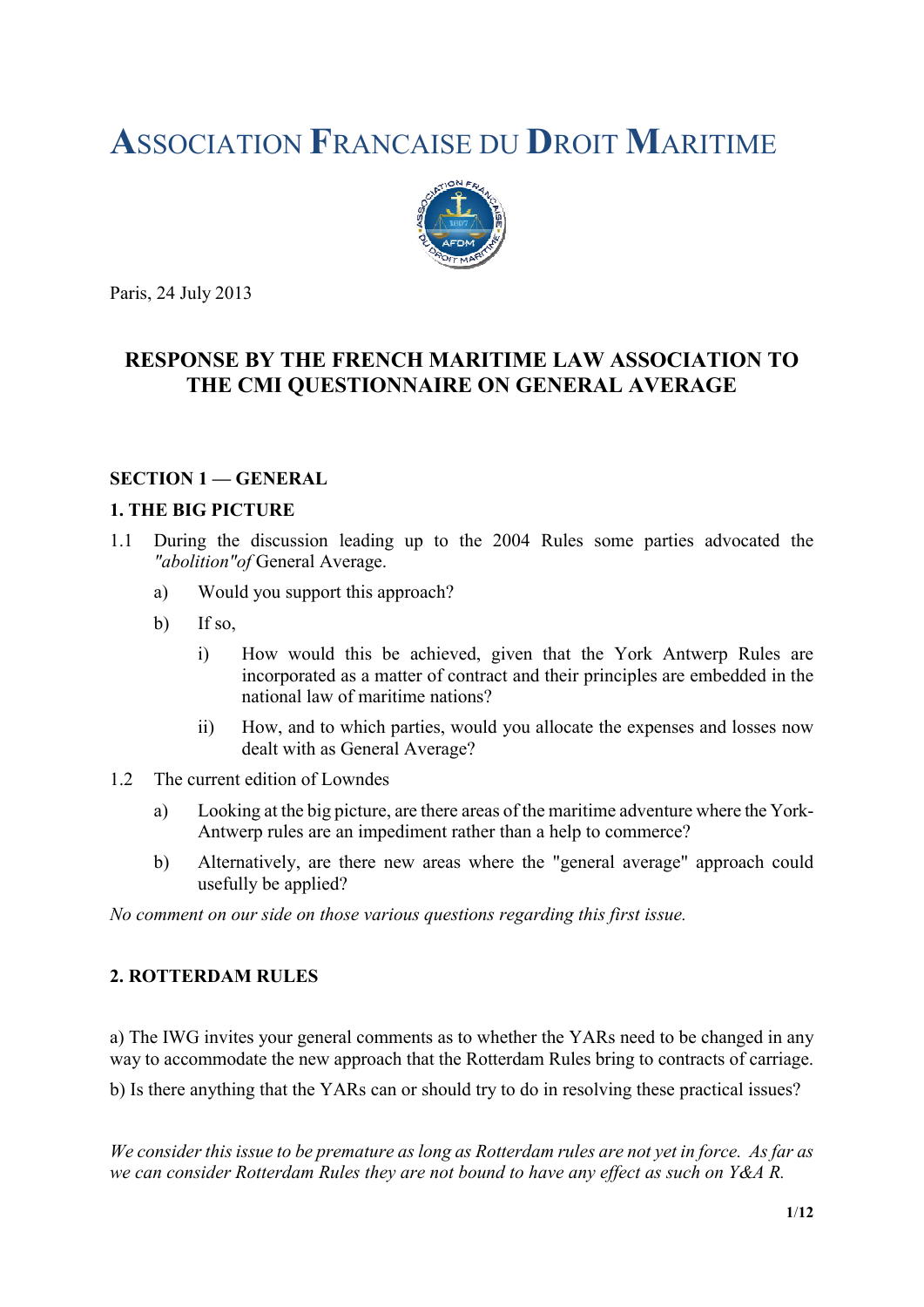# **3. DEFINITIONS**

- a) Should the YARs include a section of definitions?
- b) If so, what terms need to be defined?

*We do not see the practical interest to add definitions in the Y&A R. This leaves flexibility to use those rules as deemed necessary.* 

# **4. SCOPE**

Do you consider the existing approach should be maintained, or should the YARs, at the expense of brevity, provide a more self-contained and complete code that needs less knowledge of external practice or law?

*We do not have any problem with this question but we feel such detailed approach could overweight the rules.*

*A more comprehensive regulation could create a lack of flexibility*.

# **5. FORMAT**

The 2004 Rules introduced several "tidying up" amendments, including a more extensive numbering system.

Do MLA's consider this should be maintained?

*We do not see the point of such issue. Format is now known and does not raise any questions.*

# **6. DISPUTE RESOLUTION**

Many codes or contracts include provision for arbitration in the case of disputes. CMI is accepted as the custodian of the YARs, should it also offer itself as part of the 2016 Rules as providing an arbitration or mediation facility on dispute resolution relating to the application of the Rules (excluding issues pertaining to the contract of affreightment)?

*This point is not relevant to us as Y&A R are incorporated into contracts such as BL or CP which already incorporate legal and jurisdiction clauses.*

# **7. ENFORCEMENT**

The York Antwerp Rules have never touched on areas relating to the legal basis for contributions, cost of exercising liens, the terms of security documents etc. Bills of Lading may incorporate terms dealing with some of these matters, but often they are left to the law governing the contract of affreightment or the Courts at the ports of discharge.

- a) Could additional provisions in the YARs offer greater uniformity and certainty in these areas?
- b) Should CMI consider offering, or including in the YARs, a recommended standard version of key documents such as the Average Guarantee and Average Bond?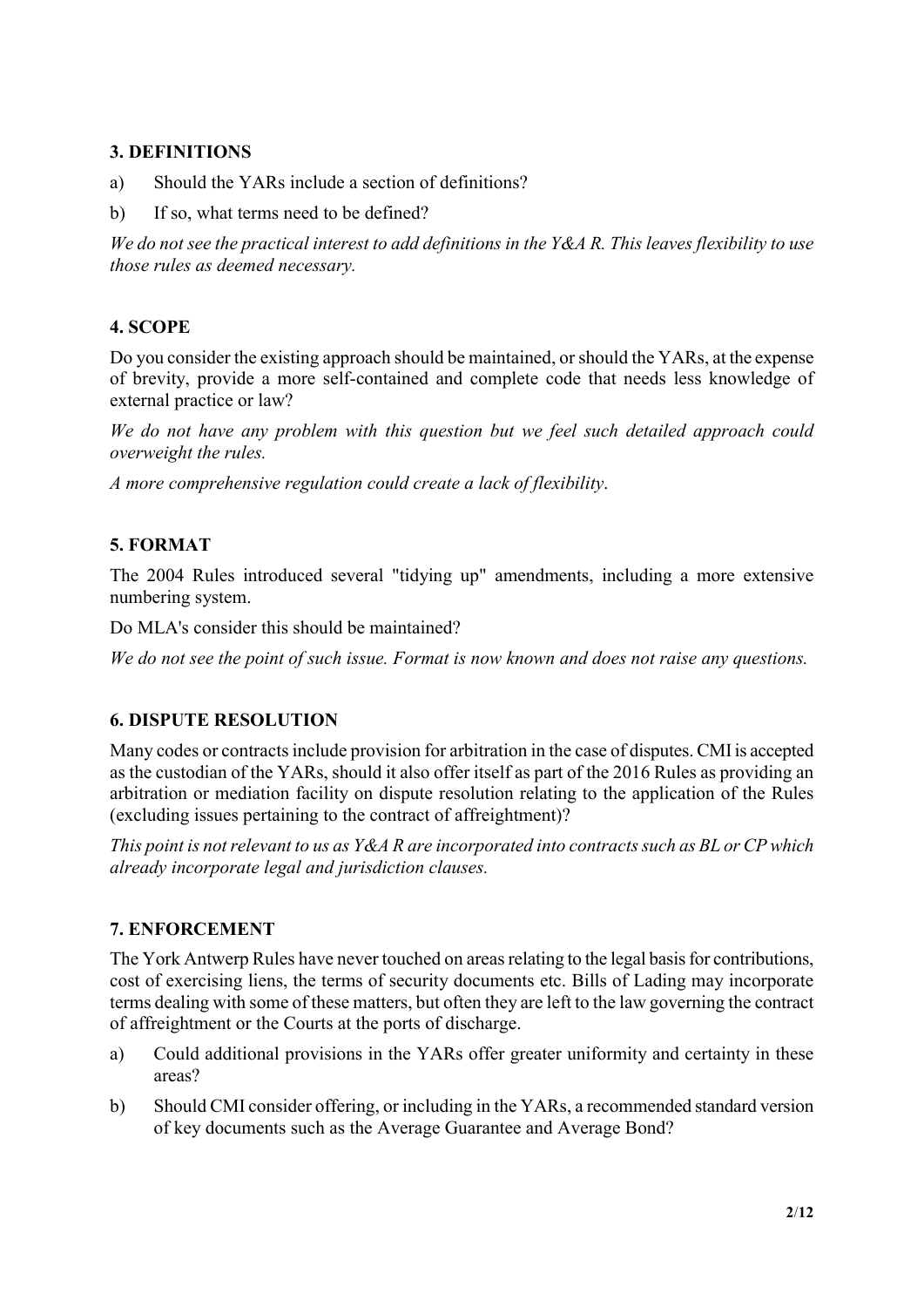*We do not have any specific problem with the present documentation used to secure cargo commitment to GA. We consider according to the" flexibility principle" that such documentation should remain an open issue dealt with the parties involved on a case by case approach.* 

*Therefore we do not see the interest of such question.*

# **8. ABSORPTION CLAUSES**

Absorption Clauses (whereby Hull insurers pay GA in full up to a certain limit) are now found in almost all Hull Policies, and have played a significant role in reducing the number of smaller uneconomic collections of security and contributions from cargo.

Are there any changes that might be made to the York Antwerp Rules that might further assist in this process?

*We do not have any recommendation on such issue.*

# **9. PIRACY**

- a) Do you consider that express wording in YARs would be desirable to deal with the general principles or regulate specific allowances?
- b) To build up a general picture it would be useful if MIAs could advise whether in their jurisdictions there are statutory or other restrictions on the payment of ransoms, or other related expenses.

*We understand the accuracy of such question and approach but we consider it should not be maintained as there are a lot of issues around the piracy legal concept which is not still defined.*

*We still face strong discussions regarding the relation between Piracy and GA. Moreover regulators may dislike the official recognition of piracy being incorporated into a mutuality principle between ship and cargo under GA institution.*

*We may have more problems with such issue being raised in this questionnaire that any expected solutions.*

# **10. COSTS**

Are there any areas of the General Average process where the costs could be avoided, reduced or controlled, including:-

- a) Adjusters fees
- b) Costs of collecting security
- c) Format of adjustments
- d) Involvement of legal and other representatives

*No problem with such questions*

#### **11. OTHER MATTERS**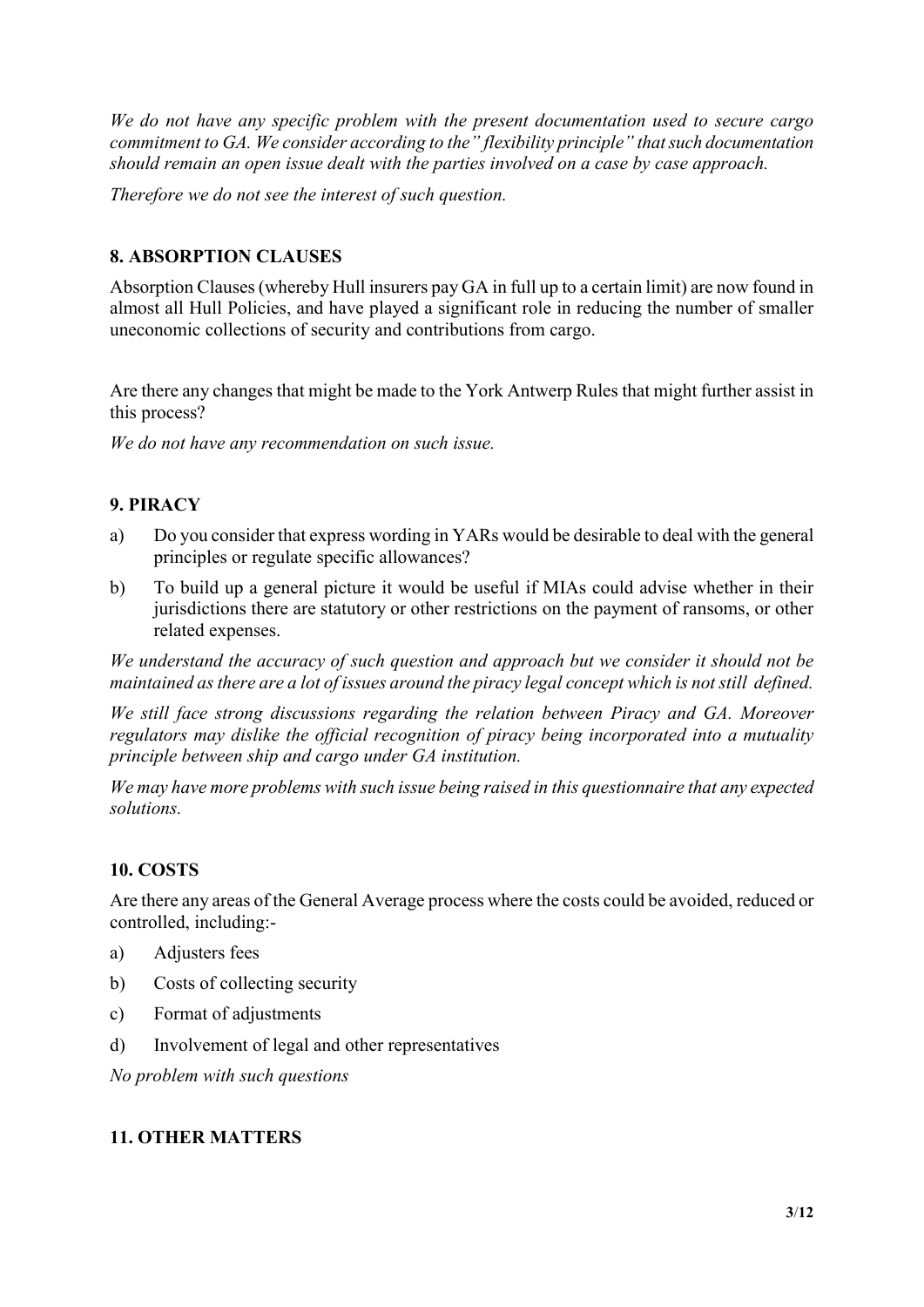It is open to all parties receiving this questionnaire to raise questions or points that are not already covered by the questionnaire.

*We would like to submit the idea that cargo interest should be recognized a clear access to the cargo while under GA in order to determine the present material situation of the cargo at stake. Such information about general state of the cargo should be available to the cargo owner via his representatives without any restriction. In order to balance such recognized right of cargo interest the latter should admit they have a duty to cooperate in order to allow the GA adjuster to collect all information and documentation to obtain the GA guarantee and the GA Bond.*

*We propose that such point should be raised.*

*We would also like to raise the question of delay to finalize GA.*

*We experience longer delays to obtain the GA final report and calculation. We think that it is of common interest to reduce delays and settle the overall GA in a shorter period.* 

*We recommend to consider such question.*

# **SECTION 2 — INTRODUCTORY RULES**

# **1. RULE OF INTERPRETATION**

This Rule makes the lettered rules subservient to the Rule Paramount and the numbered rules. However, in practice although Rules A, C and G are subordinated to the numbered rules, the matters treated in Rules D, E and F are in effect paramount because they deal with matters which are not conflicted by the numbered rules.

Should this Rule be re-worded to reflect the above?

*No comment.*

# **2. RULE PARAMOUNT**

Should this rule be re-worded so that those interests who are innocent of the unreasonable conduct are not denied their right to contribution?

*We think such issue is complex and is sorted out by the legal action of the innocent cargo interest against the Carrier according to BL.*

*We do not see the point to raise a question on this matter.*

# **3. RULE OF APPLICATION**

The draft wordings put forward by CMI at Beijing included for the first time a Rule of Application. The IWG has proposed that this rule be inserted as the first provision of the YAR before the Rule of Interpretation." The proposed rule had the following wording:

*These York Antwerp Rules (2012) shall be considered to be an amendment or modification of previous versions of the York Antwerp Rules. Notwithstanding the foregoing, these York Antwerp Rules (2012) shall not apply to contracts of carriage entered into before the formal adoption of the Rules.*

Should the 2016 Rules contain a similar provision?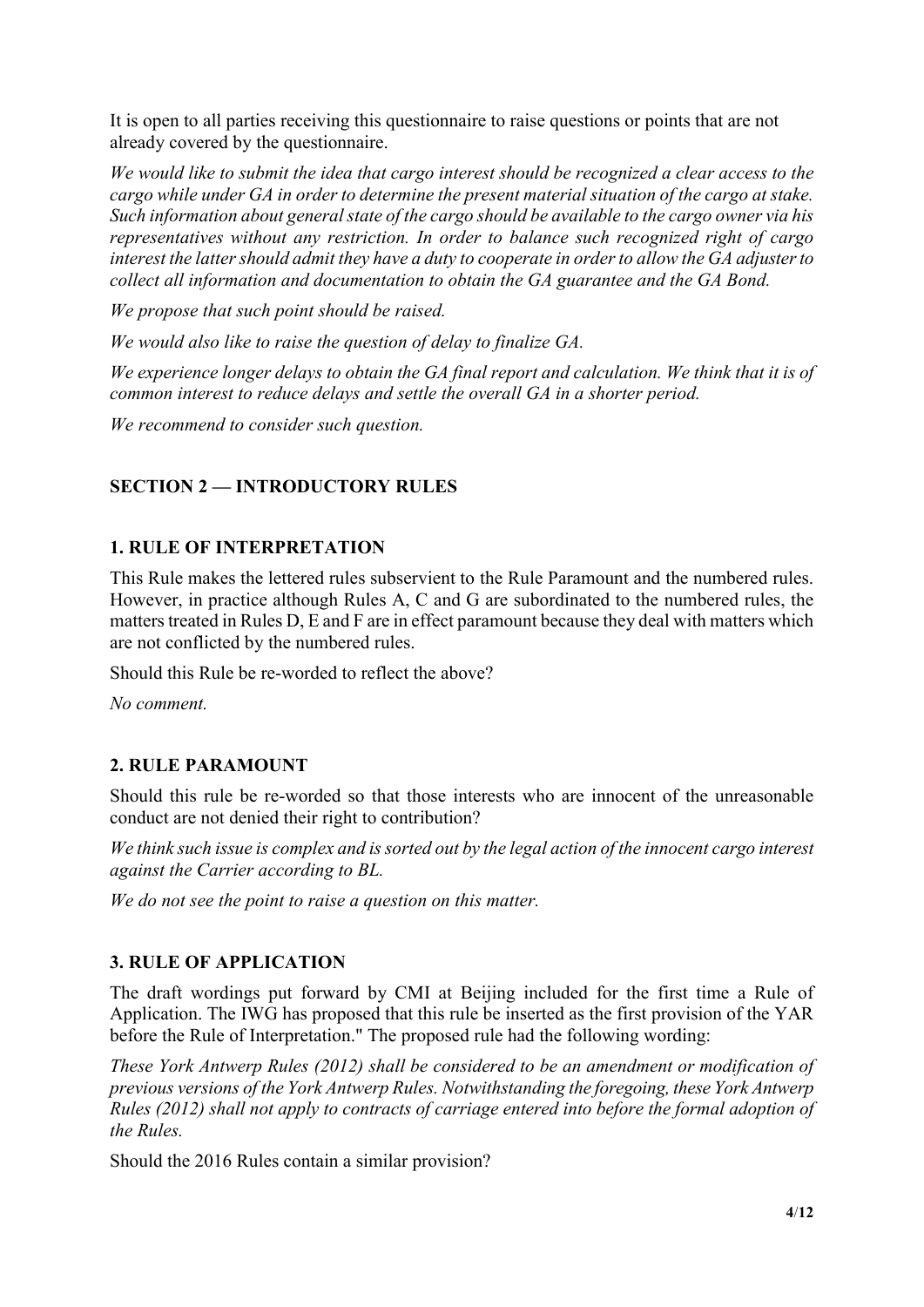*We do not see the point of such question.*

# **SECTION 3 — LETTERED RULES**

# **2. RULE B**

2.1 Are the provisions relating to common safety situations involving tug and tow satisfactory?

*No comment on such proposed question.*

2.2 Are further provisions needed to deal with allowances under Rules X and XI relating to tug and tow at a port of refuge?

*No interest for such question which should not be raised*.

# **3. RULE C**

3.1 The general exception of "loss of market" is considered by some commentators to be unfair in that it denies the owner of cargo a claim in general average for financial loss suffered due to loss of his market consequent upon a general average detention during the course of a voyage.

Is this an issue that should be revisited?

*No we should not review this point as this could create some problem with Particular average approach which does not include the financial losses.*

- 3.2 Should the second paragraph of Rule C:
	- a) include express reference to the exclusion of liabilities (see Lowndes C.37 attached)
	- b) make it clear that *"in respect of" includes* preventative measures

*We should keep such question but include a clear connection with Rule VI.*

# **5. RULE E**

5.1 Are the present time limits sufficient or could further measures be included to help speed up the adjustment process?

*We agree to keep such question.*

5.2 In the existing wording of paragraph three, does a request for (say) cargo claims by the adjuster re-start the clock for the 12 month period? If so, should the period in all cases be from the date of the casualty?

*This question should not be raised as we create a risk of having a further delay to face before reaching the end of GA process.*

# **6. RULE F**

6.1 Since 1974, substituted expenses are allowed wholly to GA *"without regard to savings to other interests."* Previously, English Rules of Practice dealing with specific types of substantiated expense (cargo sold at a port of refuge, towage and cargo forwarding from a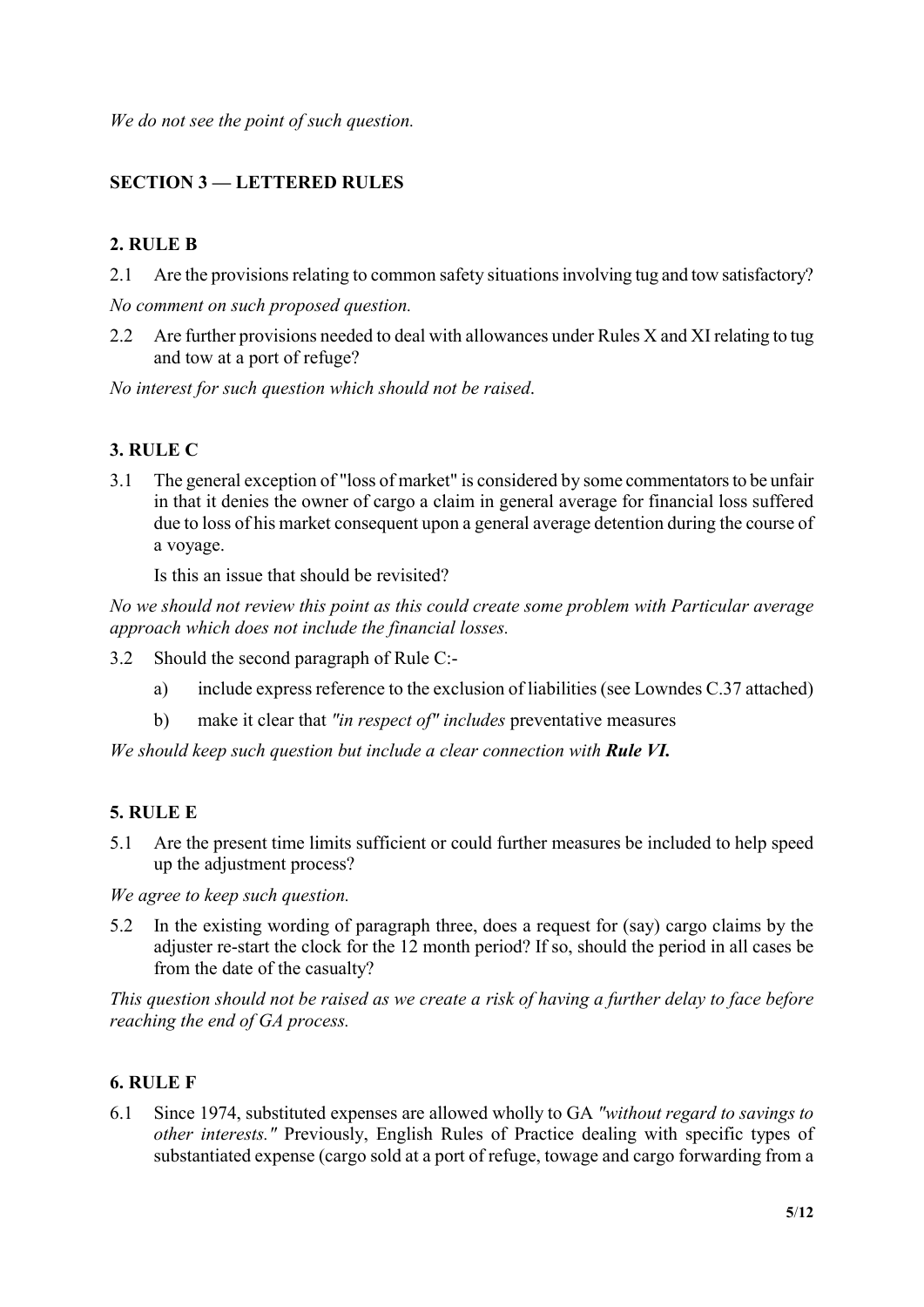port of refuge) provided for the expense (up to the savings) to be divided in proportion to the saving in expenses thereby occasioned to the parties to the adventure.

The 1974 change was made in the interest of uniformity and simplicity, however do you consider this issue should be revisited?

*We should not maintain such question. Present situation is well understood and there is no clear arguments showing that such rule creates problem*.

- 6.2 The wording of Rule F refers only to any extra "expense" and the drafting committee in 1974 rejected the proposal that the words "or loss" should be included, following the English Rule of Practice F17
	- a) Do you consider this Rule should be amended to include "loss"
	- b) If not, do MLA's consider that additional wording is required to define more clearly (perhaps along the line of the above Rule of Practice) the limits of what constitutes an expense?

#### *This question should not be raised.*

6.3 It has been suggested that the most common Rule F allowances for towage to destination and forwarding of cargo are of such clear general benefit to commercial interests that they should be allowed as General Average (subject always to the Rule Paramount) without having to consider savings, which may often involve difficult or artificial calculations.

Do you consider this should be looked at further?

*We do not feel such option is reasonable as it seems to contradict main GA principle ie savings.*

# **7. RULE G**

7.1 The Rule sets out "non-separation allowances" and specifies that such allowances (removal to and whilst at a repair port) can only be made "for so long as justifiable under the contract of affreightment and the applicable law".

Whilst frustration by reason of damage may be easy to determine, frustration of a voyage by reason of delay is a much more uncertain matter.

Is there a better formula to determine a reasonable cut off point for such allowances?

*Such legal issue can only be determined by the law of the transportation contract and/or CP and not the RYA.*

7.2 With regard to "non-separation allowances" there is variation in practice as to whether allowances can continue after repairs are completed while the vessel regains position, with many adjusters taking the view that, once available for trading, allowances should cease.

Do you consider this requires express provision in the Rules or can this be left to the discretion of the Adjuster?

*We believe such issue should be left to the adjusters' discretion.*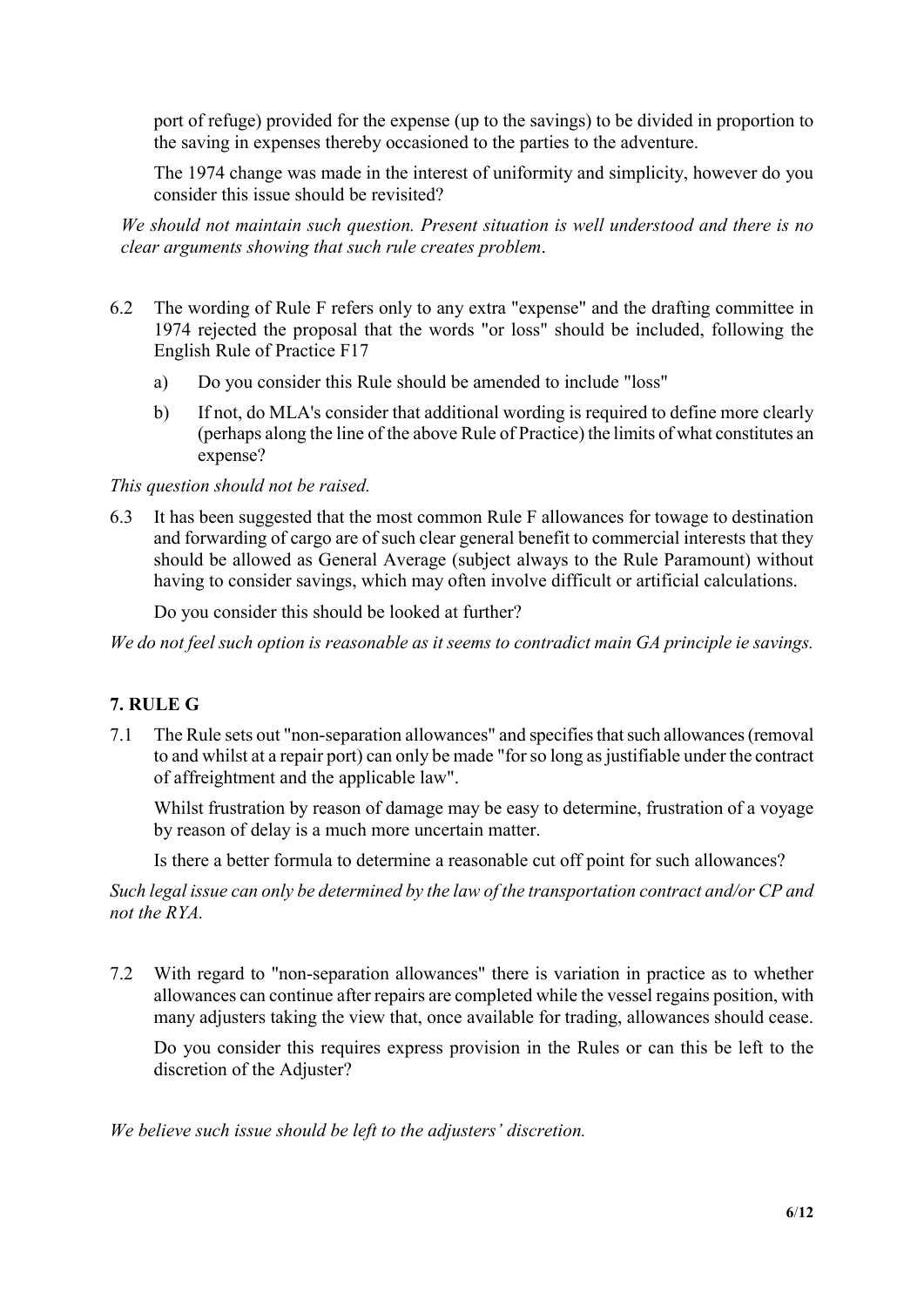7.3 Do you consider that the requirements for notification should be retained, or does it give rise to difficulties in practice?

#### *No doubt that the requirements for information should be maintained as it is.*

- 7.4 Where a voyage is frustrated by reason of delay (e.g. the damage is serious and requiring lengthy repair but is not so costly as to make the vessel a commercial total loss), should non-separation allowances continue:
	- a) Only up to the point at which it becomes apparent that the voyage is frustrated.
	- b) Up to the point at which the delay became sufficient to frustrate the voyage.

*We consider that non-separation allowance issue should be treated as per the transportation rules of the contract and in a more general point of view frustration issue should not be considered as per the RYA.*

7.5 Deciding how long is *"justifiable under the contract of affreightment and the applicable law"* has proved controversial in some cases. Given that the decision is often "fact sensitive" and subject to differing criteria according to national laws, is there a better way of establishing an equitable cut-off point for such allowances?

*Allowances issue should be handled by the applicable law of the transportation contract and/or CP and not the RYA.*

# **SECTION 4 — NUMBERED RULES**

# **4. RULE IV**

The use of the terms "wreck" and "carried away" sounds rather archaic and Lowndes (para 4.18/4.19 - see attached) finds other grounds to criticize the rule.

Assuming the principle needs to be retained, can it be expressed in a clearer and more contemporary way?

*We do not see the interest of redefining it; the principle should be maintained.*

# **6. RULE VI**

6.1. The debate regarding the inclusion or exclusion of salvage where the law or contract already provides for a means of distribution between the parties (for simplicity we suggest this is referred to as LOF salvage, although other contracts/jurisdictions achieve the same effect) was unresolved after Beijing. The arguments for and against were set out in the Report by the CMI International Subcommittee on General Average which can be found in the CMI Yearbook 2003 at pages 290-292 on the CMI website. In 2012 a compromise version of Rule VI was put forward by a CMI IWG (which can be found on the CMI website under Work in Progress, York- Antwerp Rules) which provided for exclusion of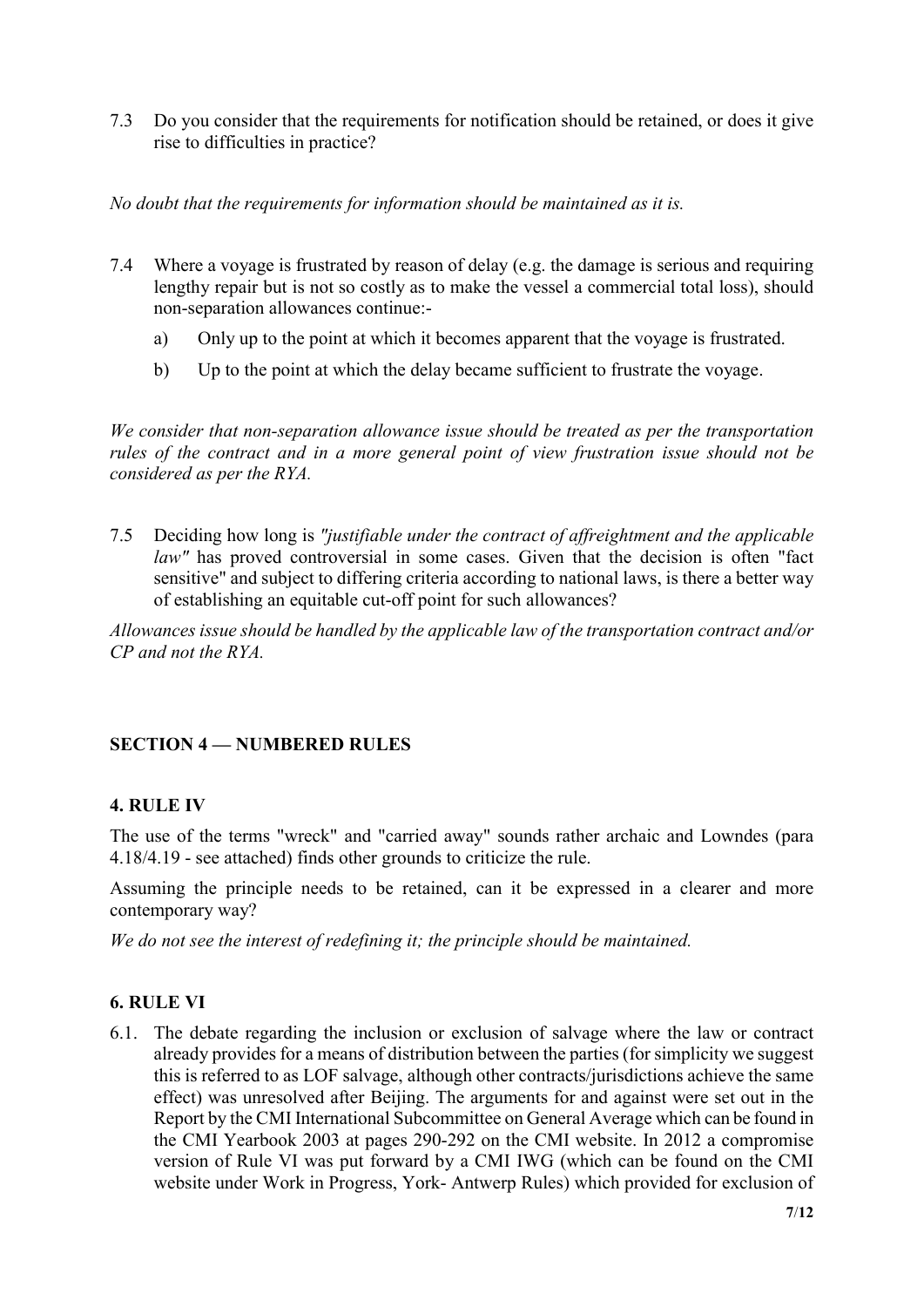LOF salvage from GA if it constituted more than a fixed percentage of the total general average.

Some adjusters have commented that it is already their practice to approach the parties if it seems likely that the effect of re-apportioning salvage will be disproportionate to the time and cost involved. Adjusters have also pointed out that if salvage payments are excluded from GA they still rank as an extra charge incurred in respect of the property subsequent to the GA act and therefore should be deducted from the Contributory Value (see Rule XVII). The saving in procedural cost of excluding salvage would therefore not necessarily be that significant.

Looking to 2016 the current options would appear to be:-

- i) Retaining the 1994 position
- ii) Adopting the 2004 position
- iii) Adopting a compromise position as put forward by CMI in Beijing which would also involve deciding on the percentage figure.
- iv) Continuing as in (i) but encouraging adjusters' "ad hoc" approach wherever possible.
- v) Continuing as in (i) and (iv) but including an express provision obliging the adjuster to consider the possibility of not including salvage, perhaps linked to the Rule Paramount.
- a) Which option(s) do you support?
- b) Are there other options that should be considered?

c) If options (ii) or (iii) are supported should an amendment to Rule XVII be made so that salvage payments are not deducted from contributory values when salvage is not allowed as GA?

*We clearly are in favor of the 2004 approach (ii) as we believe such option was a clear common benefit for all parties and allowed to save time and costs.*

- 6.2 At present Rule VI makes no reference to legal and other costs incidental to a salvage operation and subsequent award. Such costs are customarily allowed by adjusters under Rule C, as a direct consequence of the GA act of engaging salvors.
	- a) Should the allowance for legal and other costs be expressly recognized in Rule VI?
	- b) Would it encourage co-operation amongst salved property interests and early negotiated settlements if legal costs were expressly excluded?

*We think that these questions are premature without any definitions of legal costs and absence of claims arise in this respect.*

# **7. RULE VII**

Should the word "ashore" be replaced by "aground"?

*No need to change.*

# **8. RULE VIII**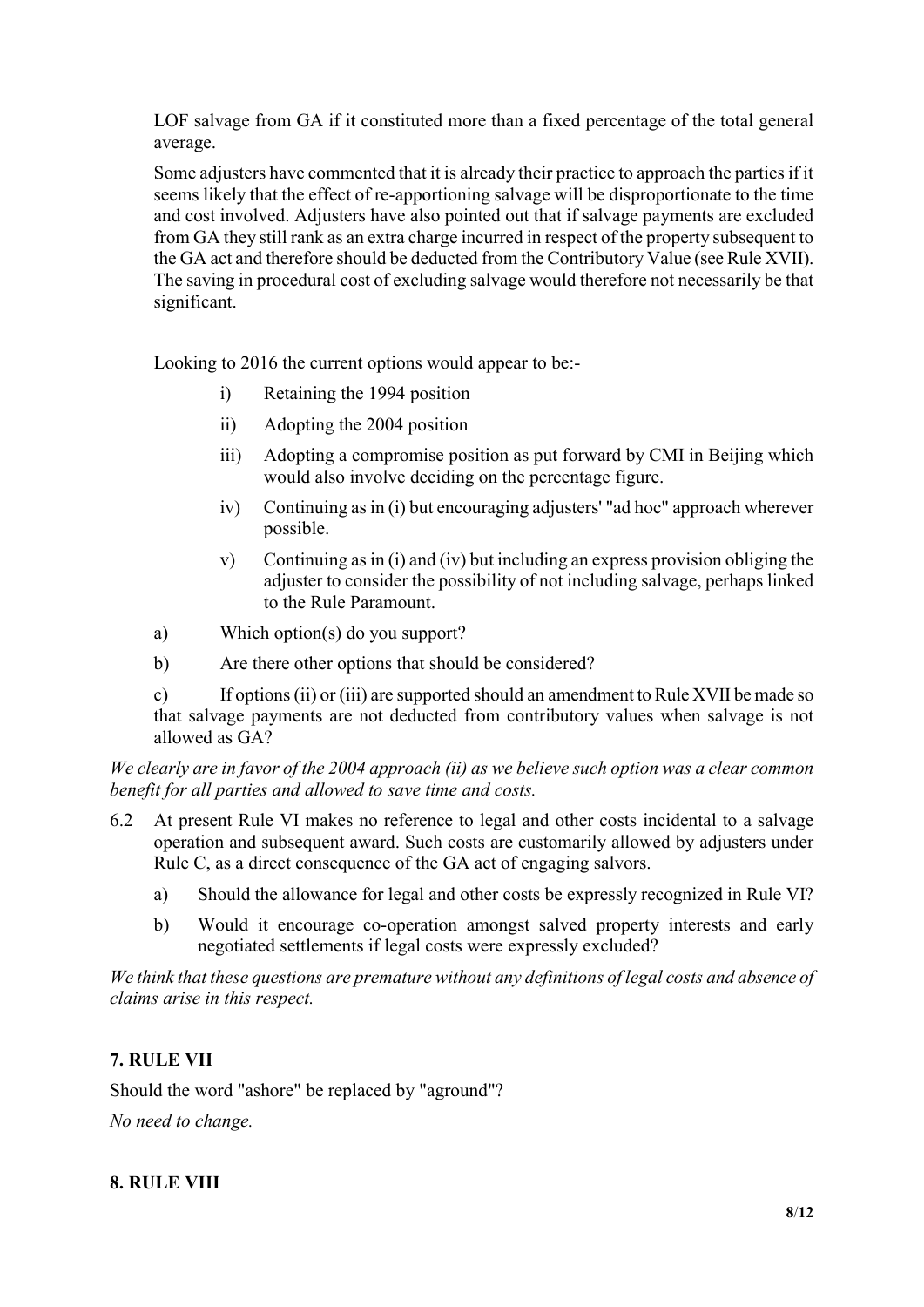- a) Should the word "ashore" be replaced by "aground"?
- b) The word "reshipping" is capable of mis-interpretation; should it be replaced by "reloading"?

*No need to change.*

# **10. RULE X**

10.1 In the second para of  $X(a)$  should the words in italics be inserted "... is necessarily removed to another port or place of refuge because repairs *necessary to complete the voyage* cannot be carried out at the first port of refuge."

in order to confirm the line taken in the *"Bijela"* [1992] 1 Lloyds Rep 636 (see Lowndes para 10.36 attached)

*This precision will permit to clearly and better apply the rule and avoid any interpretation and discussion.*

10.2 With regard to  $X(b)$  should express wording be introduced to say that the cost of discharge is not GA if the voyage is frustrated or voluntarily terminated, or if repairs are not carried out from some reason?

*No need.*

# **11. RULE XI**

11.1 Wages and maintenance of crew are allowed in GA while detained at a port of refuge for the common safety or to effect repairs necessary for the safe prosecution of the voyage, under the YARs 1994 (Xl(b)) but not in YARs 2004. Both sets of Rules allow wages during the deviation to a port of refuge, and some have suggested that no crew wages should be allowed in General Average at all. What should be the position under YARs 2016?

*2004's version was made in order to avoid difficulties in respect of the adjustment and simplify the calculations rules, but it can still be discussed.*

11.2 In the *"Trade Green"* [2000] 2 Lloyds Rep 451, the judge decided that the term "port charges" relates only to the charges a vessel would ordinarily incur in entering a port, and went on to say:

*"I do not think that r.XI(b) can be construed so as to cover all sums' charged by the port authority regardless of the circumstances; in my view it is much more limited in its scope. It is true that in the present case the services of the tugs and the charges for those services were imposed on the vessel by the port authority, but they were imposed in response to an unusual situation and were not imposed in the common interests of the ship and cargo. In these circumstances, I do not think that they can properly be regarded as port charges within the meaning of r.Xl(b)."*

Most adjusters would regard this view as being against both principle and practice. For example, the cost of a standby tug if required by the port authority is commonly allowed as a port charge.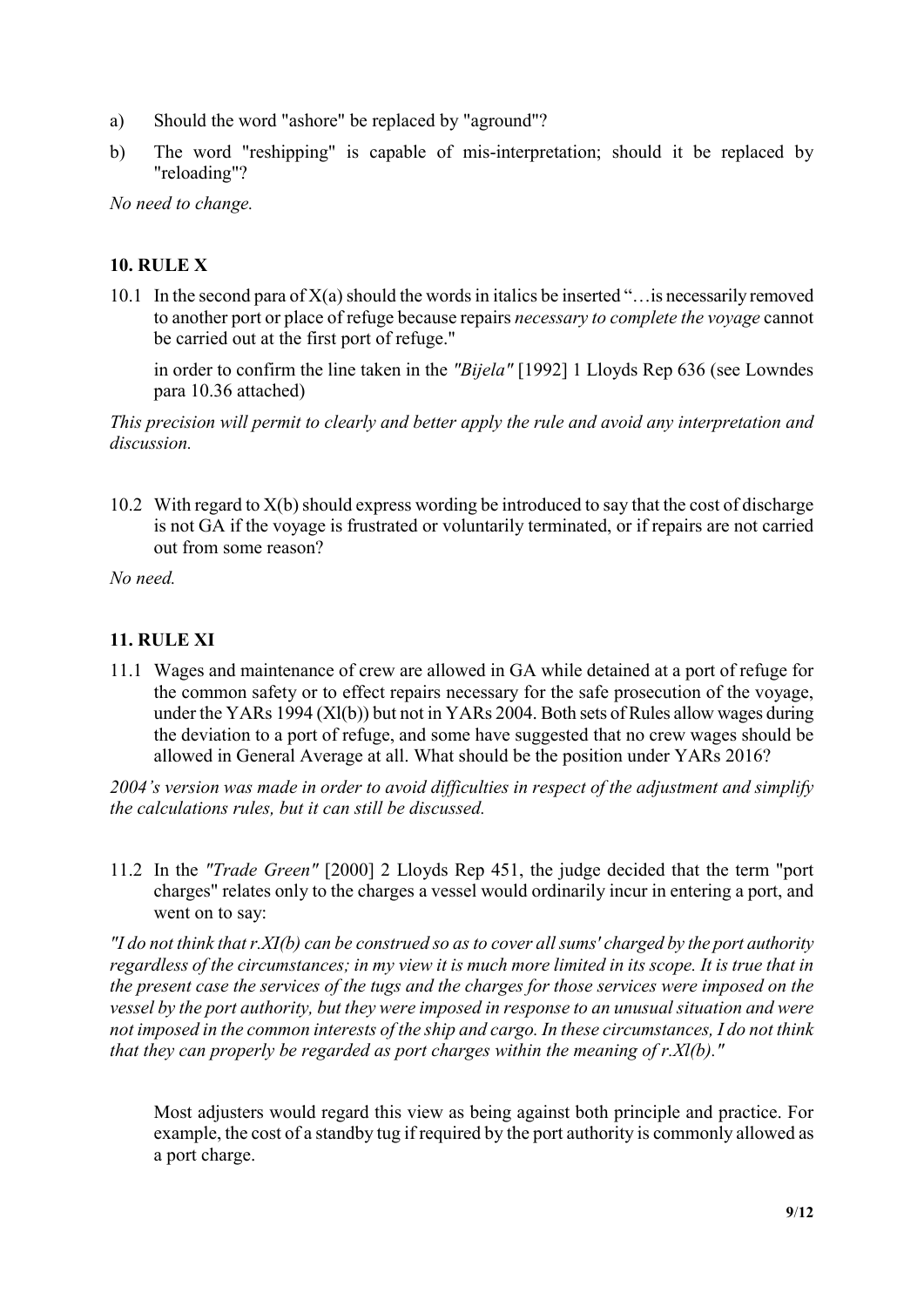Does this point now need to be covered expressly by the Rules either by amendment to Rule XI or by inclusion of a definitions section (see Section 1-3 above)?

*We do not see the interest of such question and this should be dealt on a strict case by case basis.*

11.3 With regard to the phrase *"until the ship shall or should have been made ready to proceed upon her voyage",* Lowndes (para 11.34-5 attached) refers to examples of delays caused by ice conditions or strikes.

Is express wording needed to deal with such contingencies and/or to clarify the situation when a delay arises from a second accident or the condition of cargo?

*We do not see the interest of such question and this should be dealt on a strict case by case basis.*

11.4 Rules X(b) and Xl(b) contain the provision excluding allowances *"when damage is discovered at a port or place of loading or call without any accident or other extraordinary circumstances connected with such damage having taken place during the voyage."*

Does the wording of this provision (added in 1974) fulfill its intended purpose?

*We do not see the interest of such question and this should be dealt on a strict case by case basis.*

11.5 The introduction of Rule Xl(d) was the most significant feature of the 1994 Rules.

- a) Is there any need to change the overall basis of the compromise between property/liability insurers reflected in the Xl(d)?
- b) Have you encountered any difficulties in the application or wording of Xl(d)?
- c) Do the words "actual escape or release" need to be qualified as in Rule C with the words "from the property involved in the common maritime adventure", or in any other way?

*We do not see the interest of such question and this should be dealt on a strict case by case basis.*

d) Should sub-paragraph (iv) include reference to bunkers as well as cargo?

*Such question should have a further analysis, notably in respect of the Bunker Convention (International Convention on Civil Liability for Bunker Oil Pollution Damage, 2001) and the mandatory insurance to be taken by the Owner.*

# **14. RULE XIV**

14.1 The 1994 and 2004 Rules deal with temporary repairs for the common safety and for sacrificial damage in the same way. The 2004 Rules adopted a different approach which gives priority to Particular Average savings.

Do you consider the 2004 version should be retained?

*We think 2004 version should be retained but we have no problem with such question.*

14.2 The House of Lords judgment in the *"Bijela"* [1992] 1 Lloyds Rep 636 was handed down only shortly before the Sydney Conference on 1994.Have you encountered any practical difficulties regarding the application of Rule XIV, there having been no reported litigation since 1994?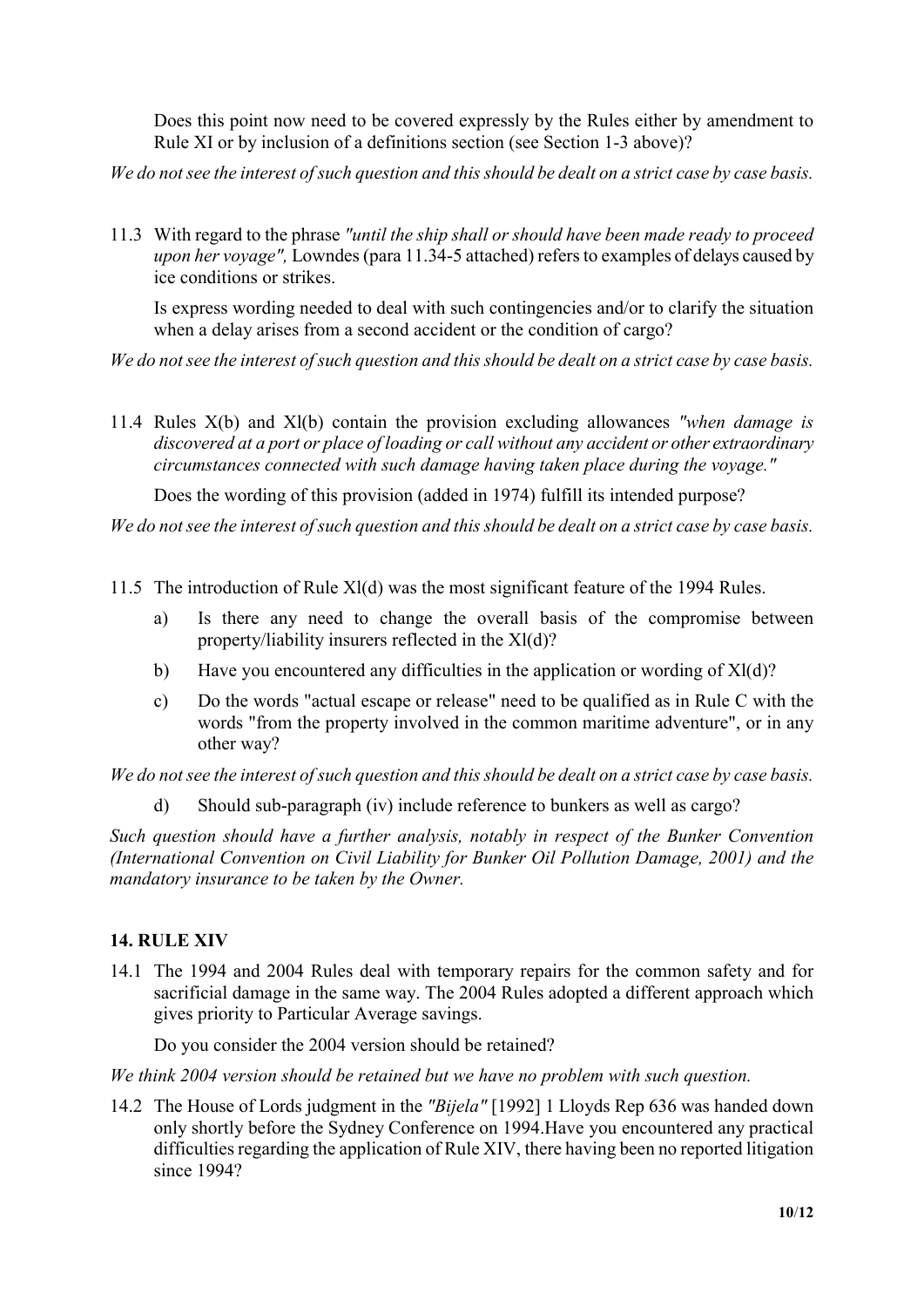# **16. RULE XVI**

This Rule provides for cargo sacrifices to be determined "at the time of discharge". Modern transportation involves cargo being carried under one contract of carriage from the port of shipment by sea to a port of discharge and thence by road or rail to in inland destination for delivery to the consignee under a through Bill of Lading. The commercial invoice referred to in the Rule and Rule XVII will include the freight and insurance cost of the whole journey and will not normally be shown broken down between the different sea and land transits. For practical reasons average adjusters have normally, since such multimodal transport became common, adopted CIF values at the time and place of delivery in terms of the invoice; this is frequently the inland destination. They acknowledge that this practice is not strictly in accordance with the wording of the Rules. The practical reasons for its adoption are the great difficulty and consequent cost of determining in these circumstances what the value "at that time of discharge" is.

Should the relevant wording be changed to *"at the time of delivery under the contract of carriage",* or should both phrases be included, allowing the adjuster to decide the most equitable basis?

(The point also arises with regard to the same wording found in Rule XVII.)

*This suggestion should permit to simplify the discussion on GA.*

# **17. RULE XVII**

17.1 Clause 15 of LOF 2011 LSSA Clauses expressly allows the Arbitrator to disregard low value cargo when "the cost of including such cargo in the process is likely to be disproportionate to its liability for salvage."

Adjusters have similarly excluded low value cargo when appropriate as a matter of good practice, but would it be useful to have an express sanction for doing so in the Rules?

*We should have a more practical approach based on a case by case analysis on this subject.*

17.2 Claims for deductions from contributory values of cargo may be made because of loss of a seasonal market or (for example) losses caused by the need to purchase a replacement item for a time sensitive contract. Rules C refers to losses by delay but only in the context of making allowances, not the calculation of contributory values.

Is this an area where clarification is required?

*This question arises some difficulties in respect of the carriage contract and the cargo insurer.*

# **20. RULE XX**